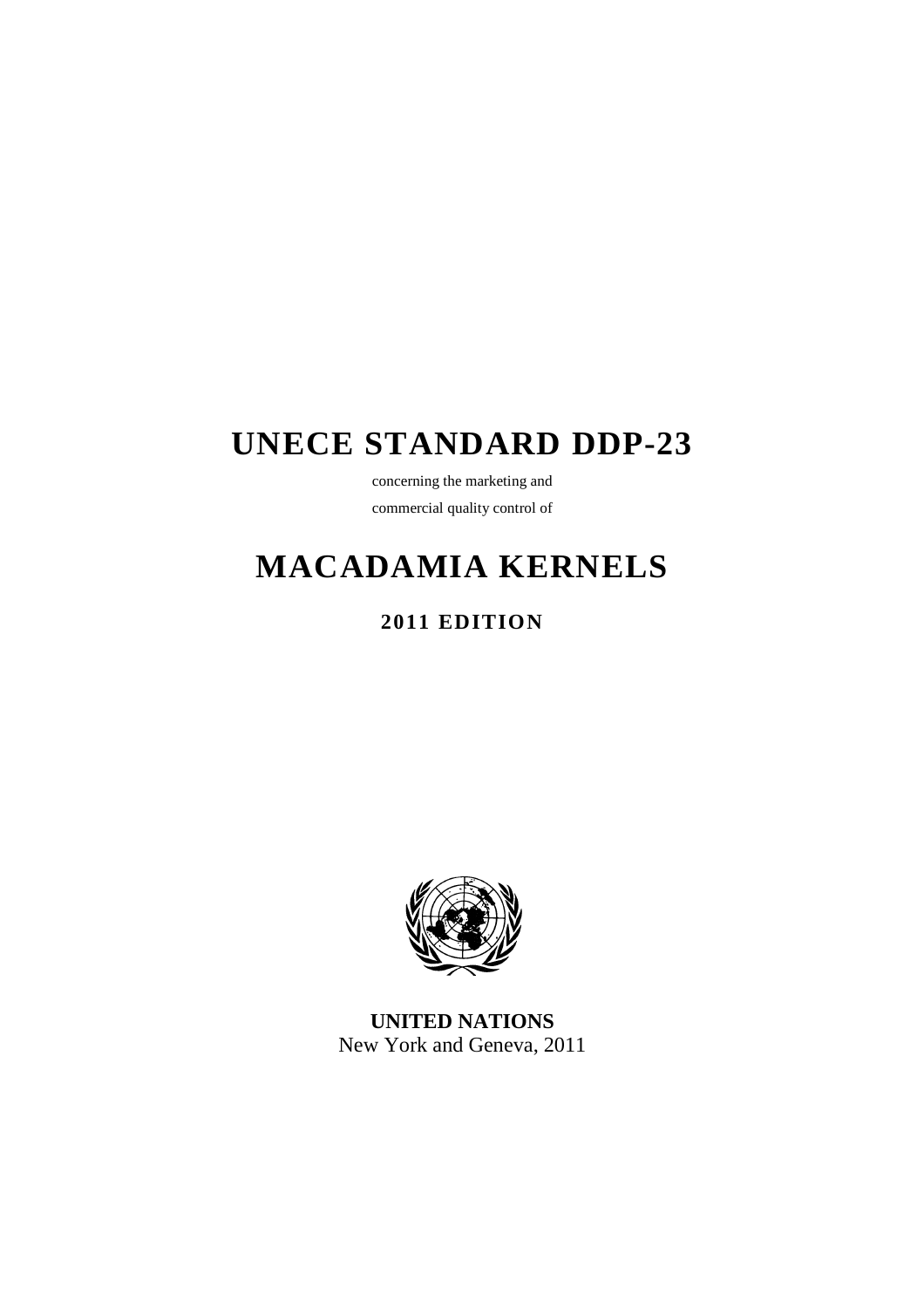#### **NOTE**

#### **Working Party on Agricultural Quality Standards**

The commercial quality standards developed by the United Nations Economic Commission for Europe (UNECE) Working Party on Agricultural Quality Standards help facilitate international trade, encourage high-quality production, improve profitability and protect consumer interests. UNECE standards are used by Governments, producers, traders, importers and exporters, and other international organizations. They cover a wide range of agricultural products, including fresh fruit and vegetables, dry and dried produce, seed potatoes, meat, cut flowers, eggs and egg products.

Any member of the United Nations can participate, on an equal footing, in the activities of the Working Party. For more information on agricultural standards, please visit our website <www.unece.org/trade/agr>.

The new Standard for Macadamia Kernels is based on document ECE/TRADE/C/WP.7/2010/14 and ECE/TRADE/C/WP.7/2011/21, reviewed and adopted by the Working Party at its sixty-sixth and sixtyseventh session respectively.

The designations employed and the presentation of the material in this publication do not imply the expression of any opinion whatsoever on the part of the United Nations Secretariat concerning the legal status of any country, territory, city or area or of its authorities, or concerning the delimitation of its frontiers or boundaries. Mention of company names or commercial products does not imply endorsement by the United Nations.

All material may be freely quoted or reprinted, but acknowledgement is requested.

Please contact us at the following address with any comments or enquiries:

 Agricultural Standards Unit Trade and Timber Division United Nations Economic Commission for Europe Palais des Nations CH-1211 Geneva 10, Switzerland E-mail: agristandards@unece.org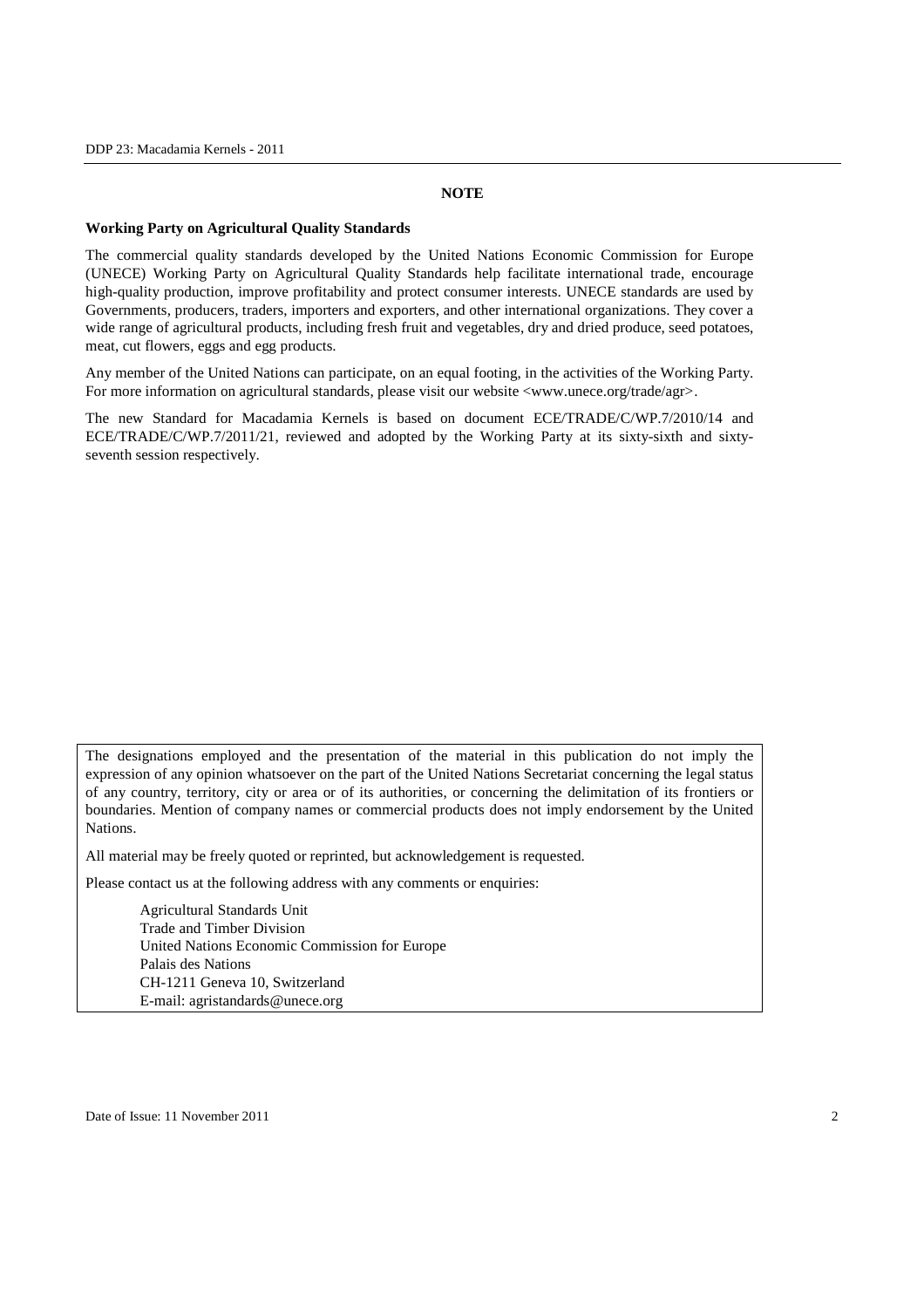## **UNECE standard DDP-23 concerning the marketing and commercial quality control of Macadamia Kernels**

## **I. Definition of produce**

This Standard applies to macadamia kernels of varieties (cultivars) grown from *Macadamia integrifolia, Macadamia tetraphylla, Macadamia ternifolia* and their hybrids intended for direct consumption or for food when intended to be mixed with other products for direct consumption without further processing. This standard does not apply to macadamia kernels that are processed by salting, sugaring, flavouring or roasting, or for industrial processing.

Macadamia kernels may be presented in:

- Whole
- Mixture of whole and pieces
- Pieces

## **II. Provisions concerning quality**

The purpose of the standard is to define the quality requirements of macadamia kernels at the export-control stage, after preparation and packaging.

However, if applied at stages following export, the holder shall be responsible for observing the requirements of the standard. The holder/seller of products not in conformity with this standard may not display such products or offer them for sale, or deliver or market them in any other manner.

#### **A. Minimum requirements <sup>1</sup>**

In all classes, subject to the special provisions for each class and the tolerances allowed, the macadamia kernel must display the following characteristics:

The kernel must be

- intact (for whole kernels only); however, slight superficial damage is not considered as a defect
- sound; produce affected by rotting or deterioration such as to make it unfit for human consumption is excluded
- clean; practically free of any visible foreign matter

-

<sup>&</sup>lt;sup>1</sup> Definitions of terms and defects are listed in Annex III of the Standard Layout – Recommended terms and definition of defects for standards of dry (Inshell Nuts and Nut Kernels) and dried produce <http://www.unece.org/trade/agr/standard/dry/StandardLayout/StandardLayoutDDP\_e.pdf>.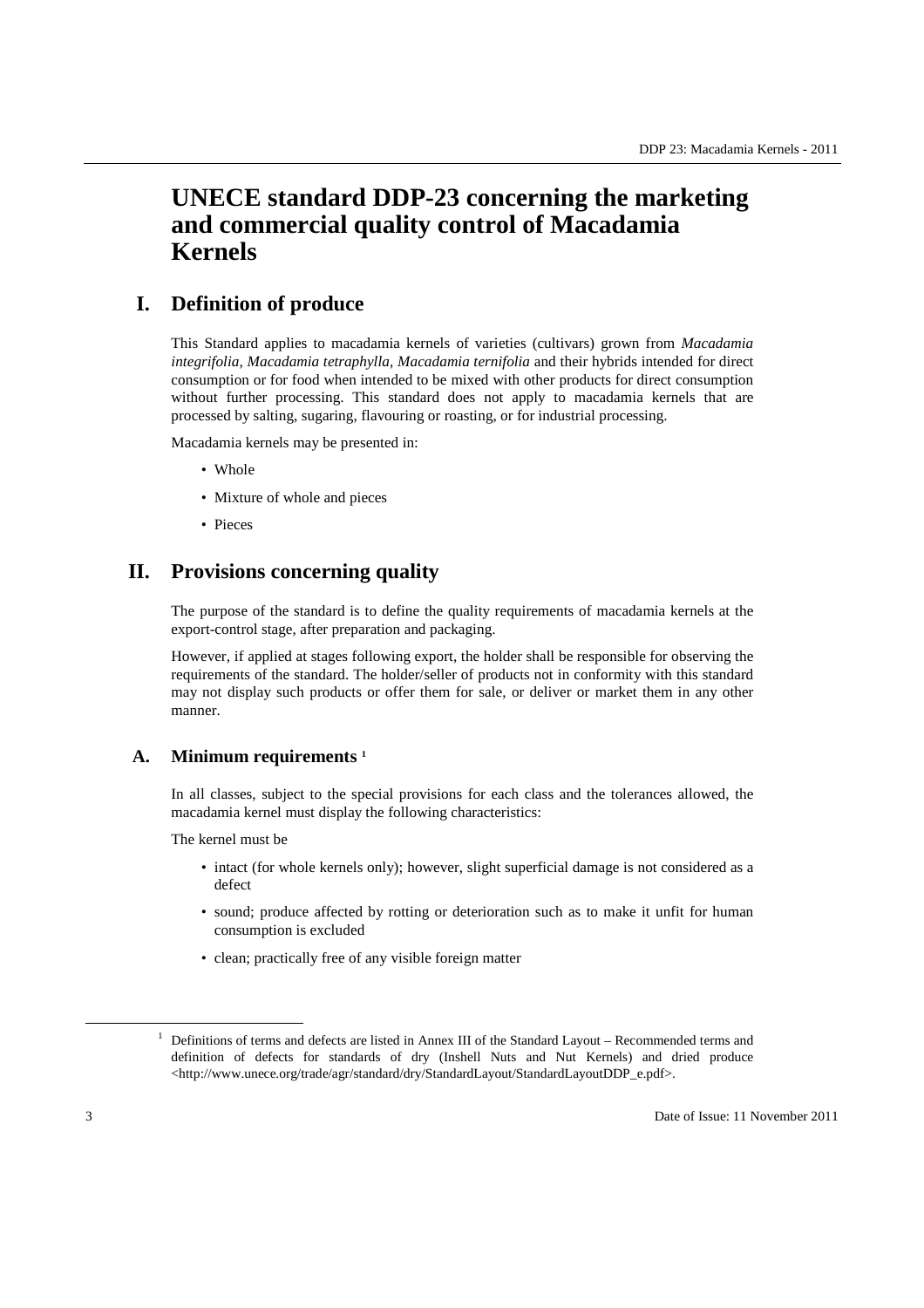- whole kernels should be sufficiently developed; no shrunken or shrivelled kernels which are extremely flat and wrinkled, or with dehydrated, dried out or tough portions affecting more than 25 per cent of the kernel
- free from blemishes, areas of discolouration or spread stains in pronounced contrast with the rest of the kernel/pieces. For whole kernels this should not affect in aggregate more than 25 per cent of the surface of the kernel
- well formed
- free from living pests, whatever their stage of development
- free from damage caused by pests, including the presence of dead insects and/or mites, their debris or excreta
- free from mould filaments visible to the naked eye
- free from rancidity
- free of abnormal external moisture
- free of foreign smell and/or taste.

The condition of the macadamia kernels must be such as to enable them:

- to withstand transportation and handling
- to arrive in satisfactory condition at the place of destination.

#### **B. Moisture content <sup>2</sup>**

The macadamia kernels shall have a moisture content not exceeding 2.0 per cent.

## **C. Classification**

In accordance with the defects allowed in section "IV. Provisions concerning tolerances", macadamia kernels are classified into the following classes:

Class I and Class II

The defects allowed must not affect the general appearance of the produce as regards quality, keeping quality and presentation in the package.

## **III. Provisions concerning sizing**

Sizing of macadamia kernels is optional. However, when sized, size is determined by the maximum diameter of the equatorial section of the whole nut or by widest diameter of the designated style size requirements.

-

 $2$  The moisture content is determined by one of the methods given in Annex II of the Standard Layout – Determination of the moisture content for dry produce <http://www.unece.org/trade/agr/standard/dry/StandardLayout/StandardLayoutDDP\_e.pdf>. The laboratory reference method shall be used in cases of dispute.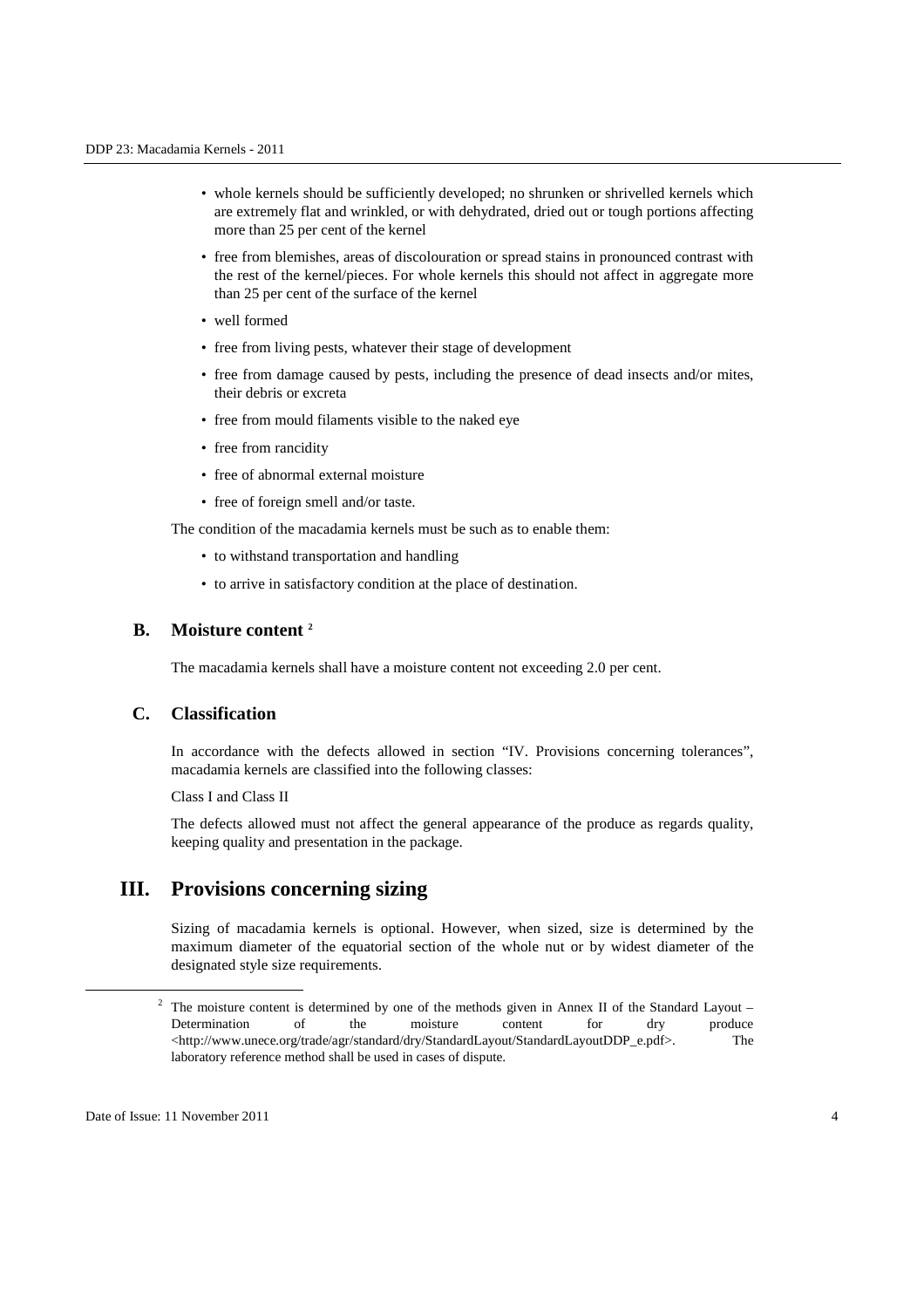| In ease style designations are ased the following applies. |                                                                                                                                                                                           |                                                                                                                                                                                                                                |  |
|------------------------------------------------------------|-------------------------------------------------------------------------------------------------------------------------------------------------------------------------------------------|--------------------------------------------------------------------------------------------------------------------------------------------------------------------------------------------------------------------------------|--|
| <b>Style</b>                                               | <b>Description</b>                                                                                                                                                                        | <b>Size</b>                                                                                                                                                                                                                    |  |
| $\boldsymbol{0}$                                           | (Wholes) shall consist of at least 95 per cent<br>whole kernels with the remaining percentage<br>consisting of pieces                                                                     | of which no more than 1 per cent will pass<br>through a $6.25$ mm $(½$ inch) square opening.                                                                                                                                   |  |
| I                                                          | (Wholes) shall consist of at least 90 per cent<br>whole kernels, with the remaining percentage<br>consisting of pieces                                                                    | of which no more than 1 per cent will pass<br>through a $6.25$ mm $(½$ inch) square opening.                                                                                                                                   |  |
| $\mathbf{I}$                                               | (Wholes and halves) shall consist of at least 50<br>per cent whole kernels, with the remaining<br>percentage consisting of pieces                                                         | of which no more than 2 per cent will pass<br>through a $7.8$ mm $(5/16$ inch) square<br>opening.                                                                                                                              |  |
| $\mathop{\rm III}\nolimits$                                | (Cocktail) shall consist of at least 90 per cent<br>half or larger kernels, included therein at least 15<br>per cent whole kernels, with the remaining<br>percentage consisting of pieces | of which no more than 2 per cent will pass<br>through a $6.25$ mm $(½$ inch) opening.                                                                                                                                          |  |
| IV                                                         | (Halves and pieces) shall consist of at least 50<br>per cent half kernels, with the remaining<br>percentage consisting of pieces with no more<br>than 5 per cent larger than half kernels | Style IV L: kernel size is larger than 16 mm<br>(round caliber).                                                                                                                                                               |  |
|                                                            |                                                                                                                                                                                           | Style IV M: kernel size is between 14-16 mm<br>(round caliber).                                                                                                                                                                |  |
|                                                            |                                                                                                                                                                                           | Style IV S: kernel size is between 10-14 mm<br>(round caliber).                                                                                                                                                                |  |
| $\mathbf V$                                                | (Large diced) shall consist of units which are<br>smaller than half kernels                                                                                                               | of such size that no more than 5 per cent will<br>pass through a 7.8 mm x 25 mm (5/16 inch x<br>1 inch) opening, included therein not more<br>than 2 per cent that will pass through a 2.34<br>$mm$ (3/32 inch) square opening |  |
| VI                                                         | (Chips) shall consist of units                                                                                                                                                            | that at least 95 per cent will pass through a<br>7.8 mm x 25 mm $(5/16$ inch x 1 inch)<br>opening but no more than 2 per cent will pass<br>through a 3/32 inch square opening                                                  |  |
| VII                                                        | (Bits and diced) shall consist of units                                                                                                                                                   | smaller than half kernels and of such size that<br>at least 95 per cent will pass through a 7.8<br>mm (5/16 inch) square opening but no more<br>than 10 per cent will pass through a 2.34 mm<br>$(3/32$ inch) square opening   |  |
| <b>VIII</b>                                                | (Fines) shall consists of broken, chipped or<br>chopped kernels                                                                                                                           | all units will pass through a $6.25$ mm $(1/4)$<br>inch) square opening and most will also pass<br>through a $2.34$ mm $(3/32$ inch) square<br>opening                                                                         |  |

In case style designations are used the following applies: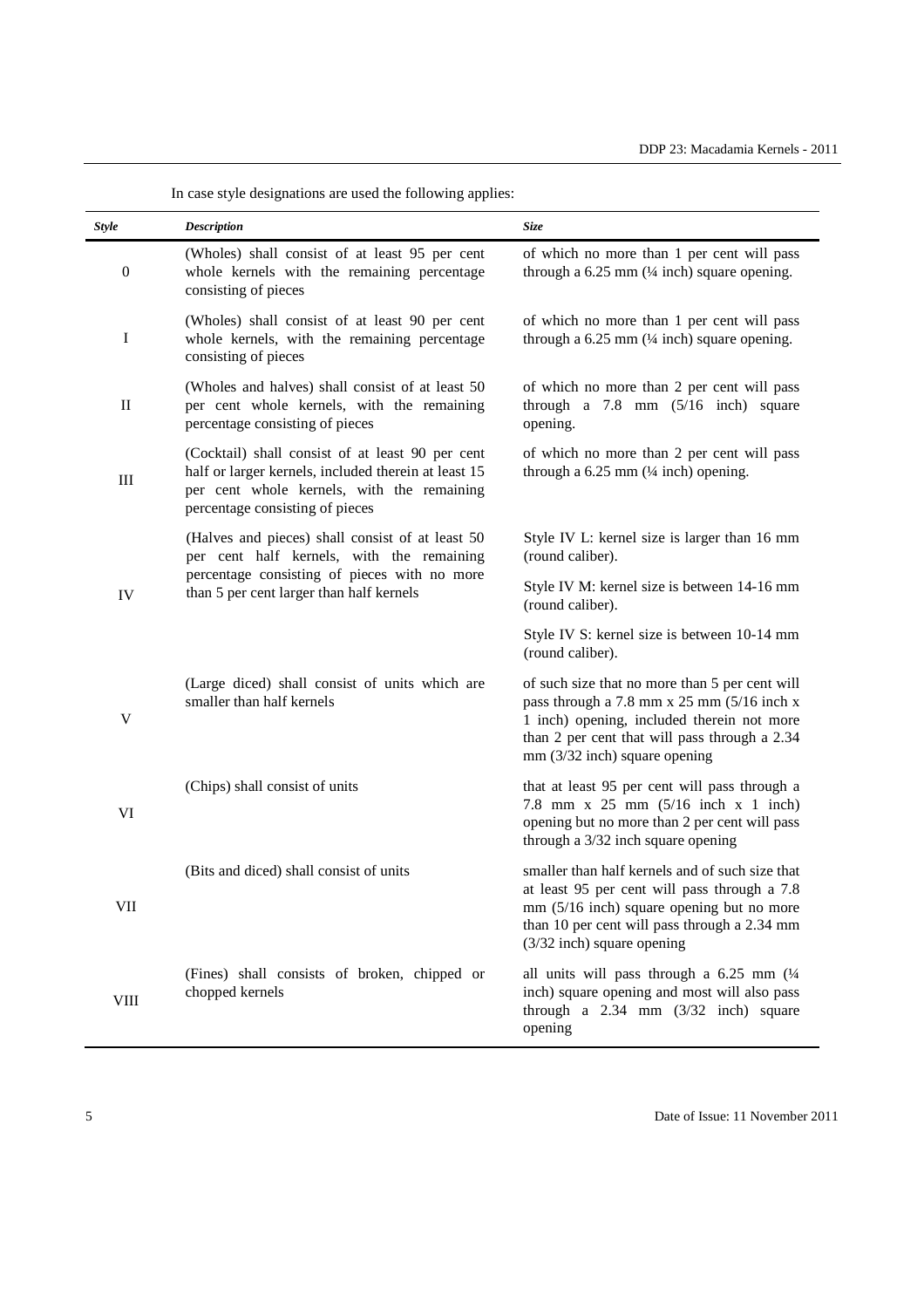## **IV. Provisions concerning tolerances**

At all marketing stages, tolerances in respect of quality and size shall be allowed in each lot for produce not satisfying the minimum requirements of the class indicated.

### **A. Quality tolerances**

|                                                                                            |          | Tolerances allowed (percentage of<br>defective kernels, by number or weight) |  |
|--------------------------------------------------------------------------------------------|----------|------------------------------------------------------------------------------|--|
| Defects allowed                                                                            | Class I  | Class II                                                                     |  |
| Tolerances for macadamia kernels not satisfying the<br>(a)<br>minimum requirements         | 7        | 10                                                                           |  |
| of which no more than:                                                                     |          |                                                                              |  |
| Not sufficiently developed, shrunken and shrivelled                                        | 3        | 5                                                                            |  |
| Mouldy                                                                                     | 1        | 1                                                                            |  |
| Rancid or damaged by pests, rotting or deterioration                                       | 1        | 2                                                                            |  |
| Off-odour or off-flavour by any cause                                                      | 1        | 2                                                                            |  |
| Living pests                                                                               | $\Omega$ | $\Omega$                                                                     |  |
| Size tolerances<br>(b)                                                                     |          |                                                                              |  |
| For produce not conforming to the size indicated, if sized                                 | 7        | 7                                                                            |  |
| Tolerances for other defects<br>(c)                                                        |          |                                                                              |  |
| Macadamia kernels belonging to varieties or commercial types<br>other than those indicated | 10       | 10                                                                           |  |
| Foreign matter, loose shells, shell fragments, dust (by weight)                            | 0.25     | 0.25                                                                         |  |

## **V. Provisions concerning presentation**

### **A. Uniformity**

The contents of each package must be uniform and contain only macadamia kernels of the same origin, quality, size (if sized) and variety (if indicated) or commercial type.

The visible part of the contents of the package must be representative of its entire contents.

#### **B. Packaging**

Macadamia kernels must be packed in such a way as to protect the produce properly.

The materials used inside the package must be clean and of a quality such as to avoid causing any external or internal damage to the produce. The use of materials, particularly of paper or stamps bearing trade specifications, is allowed, provided the printing or labelling has been done with non-toxic ink or glue.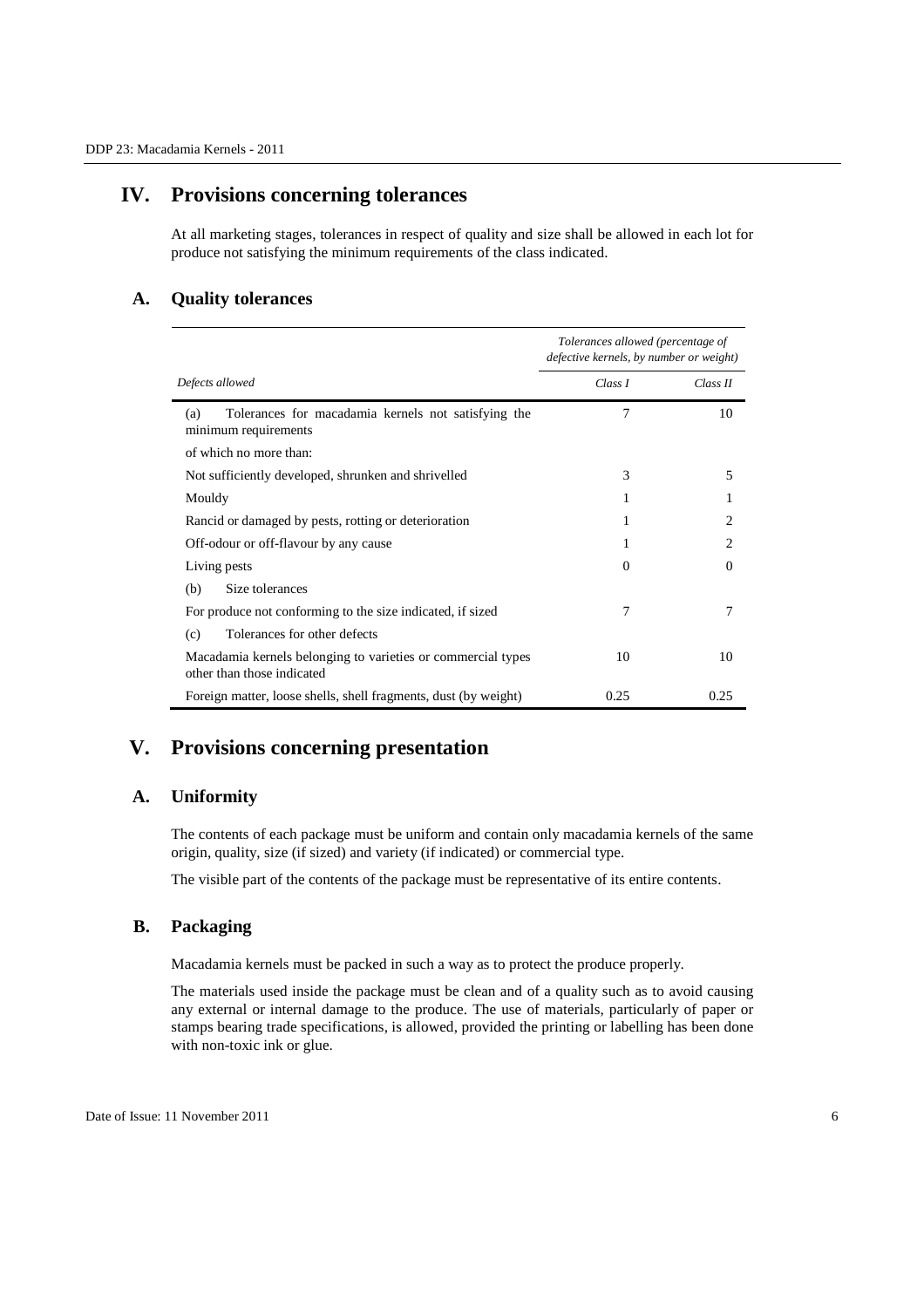Packages must be free of all foreign matter in accordance with the table of tolerances in section "IV. Provisions concerning tolerances".

## **VI. Provisions concerning marking**

Each package<sup>3</sup> must bear the following particulars in letters grouped on the same side, legibly and indelibly marked and visible from the outside:

#### **A. Identification**

Packer and/or Dispatcher:

Name and physical address (e.g. street/city/region/postal code and, if different from the country of origin, the country) or a code mark officially recognized by the national authority<sup>4</sup>.

#### **B. Nature of produce**

- macadamia kernels
- name of the variety and/or commercial type (optional).

## **C. Origin of produce**

• country of origin<sup>5</sup> and, optionally, district where grown or national, regional or local place name.

#### **D. Commercial specifications**

- class
- size (if sized)/style classification; expressed in accordance with section III
- crop year (optional)
- "Best before" followed by the date (optional).

-

<sup>&</sup>lt;sup>3</sup> These marking provisions do not apply to sales packages presented in packages.

<sup>&</sup>lt;sup>4</sup> The national legislation of a number of countries requires the explicit declaration of the name and address. However, in cases where a code mark is used, the reference "packer and/or dispatcher" (or equivalent abbreviations) must be indicated in close connection with the code mark, and the code mark should be preceded by the ISO 3166 alpha country code of the recognizing country, if not the country of origin.

<sup>&</sup>lt;sup>5</sup> The full or a commonly used name should be indicated.